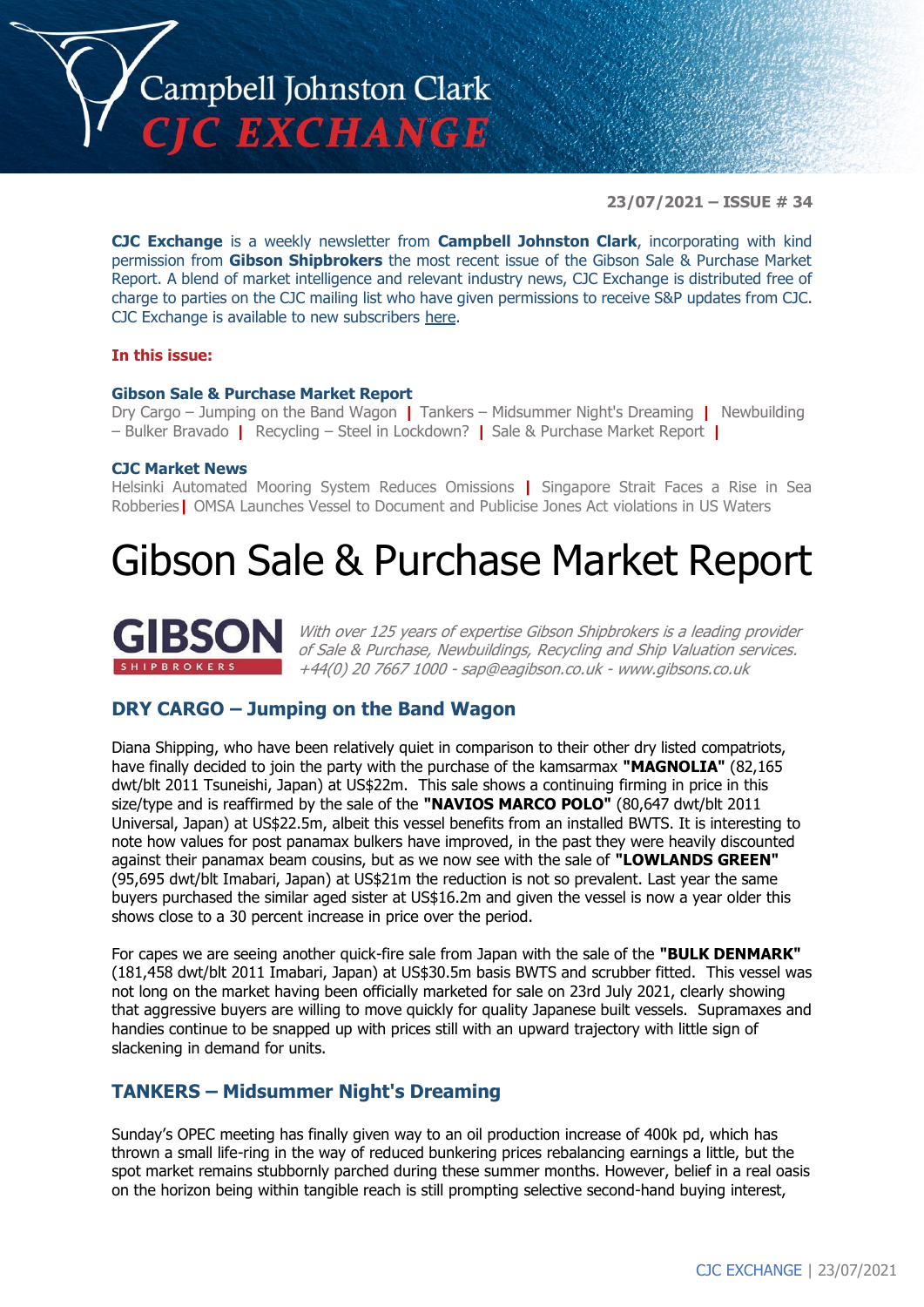

particularly given the challenging backdrop of stratospheric newbuilding prices following the likes of Branson and Besos to the edge of space!

Following a handful of vintage VLCC sales in recent weeks, the "**TAKAHASHI"** (314,020 dwt/blt 2007 Nacks) has sold for around US\$34.45m for prompt delivery, having passed Special Survey in March 2020, but some reporting BWTS still to be fitted in 2022. Suezmax negotiations remain ongoing but yet to crystalise, whereas the vintage end of the aframax market has seen unreported sales surfacing. A Ukrainian buyer is understood to have taken the "**STENA NATALITA"** (108,073 dwt/blt 2002 Tsuneishi) last month on undisclosed terms, Taiwanese buyers also taking the coated but uncoiled "**AQUAMARINE"** (99,990 dwt/blt 2002 Onomichi) in June, and the "**ASTRO SATURN"** (105,109 dwt/blt 2003 Daewoo) to undisclosed buyer for US\$12.5m in more recent days.

Finally, benefiting from the rocketing container market bumping traditional IMO II cargoes out of boxes and back to their rightful tanker markets, this week has seen a noteworthy resurgent interest in J19 stainless steel ships with trio of teenage year units swapping hands, namely "**BEECH GALAXY"** + **"LIME GALAXY"** (19,998 dwt/blt 2007+2008 Usuki) to Womar at US\$11m+12m respectively and Taihua Ship Management picking up "**CELSIUS MANHATTAN"** (19,807 dwt/blt 2006 Kitanihon) for a firmer US\$11.5m, with the expectation of more sales to follow in the weeks ahead.

#### **NEWBUBILDING – Bulker Bravado**

Further dry orders continue to emerge at the yards, but the focus is on early deliveries within the two year ordering window. A number of berths have come back into yards' hands from failed projects or undeclared options, so easy for the yards to move quickly to resell. We shall see if bulker enquiry continues to build for deliveries second half 2023 onwards, but also now annual yard summer holidays are approaching as well as holidays in general.

Tanker newbuilding enquiry remains flat, partly for the above reasons, but with OPEC impasse broken hopefully we should see some momentum return to the tanker market shortly and subsequently newbuilding enquiry. It is worth noting that, with a strong market, bulker owners have taken the pricing at the yards today (that has mainly been increased for steel price reasons rather than increased newbuilding demand) and we believe it may well be the case that, as the tanker market returns, increased newbuilding enquiry will limit the scope for price reductions from any steel plate price relief that may or may not come.

#### **RECYCLING – Steel in Lockdown?**

With Eid taking place this week, and couple that with summer vacations in full swing, it has been a slow week with very little activity taking place. Prices not surprisingly remain firm across the board. Sinokor has however been taking full advantage of this firming demo market by placing their third LNG in the market in as many months; this time it's the turn of their 27k lightweight **"BALTIC ENERGY"** being put on the chopping block with breakers in Bangladesh already submitting some eye watering numbers. However, there have been fresh reports of a potential Lockdown being imposed in Bangladesh, and if that happens and proves correct it would thwart any attempts for the local recyclers to buy/beach any tonnage in the short term whilst this lasts. That said, if this current short supply continues and prices gradually firm as the weeks go by, and when things are eventually lifted in Bangladesh, we can only guess what kind of improved numbers the local breakers might be throwing around as they desperately try to secure some much needed tonnage.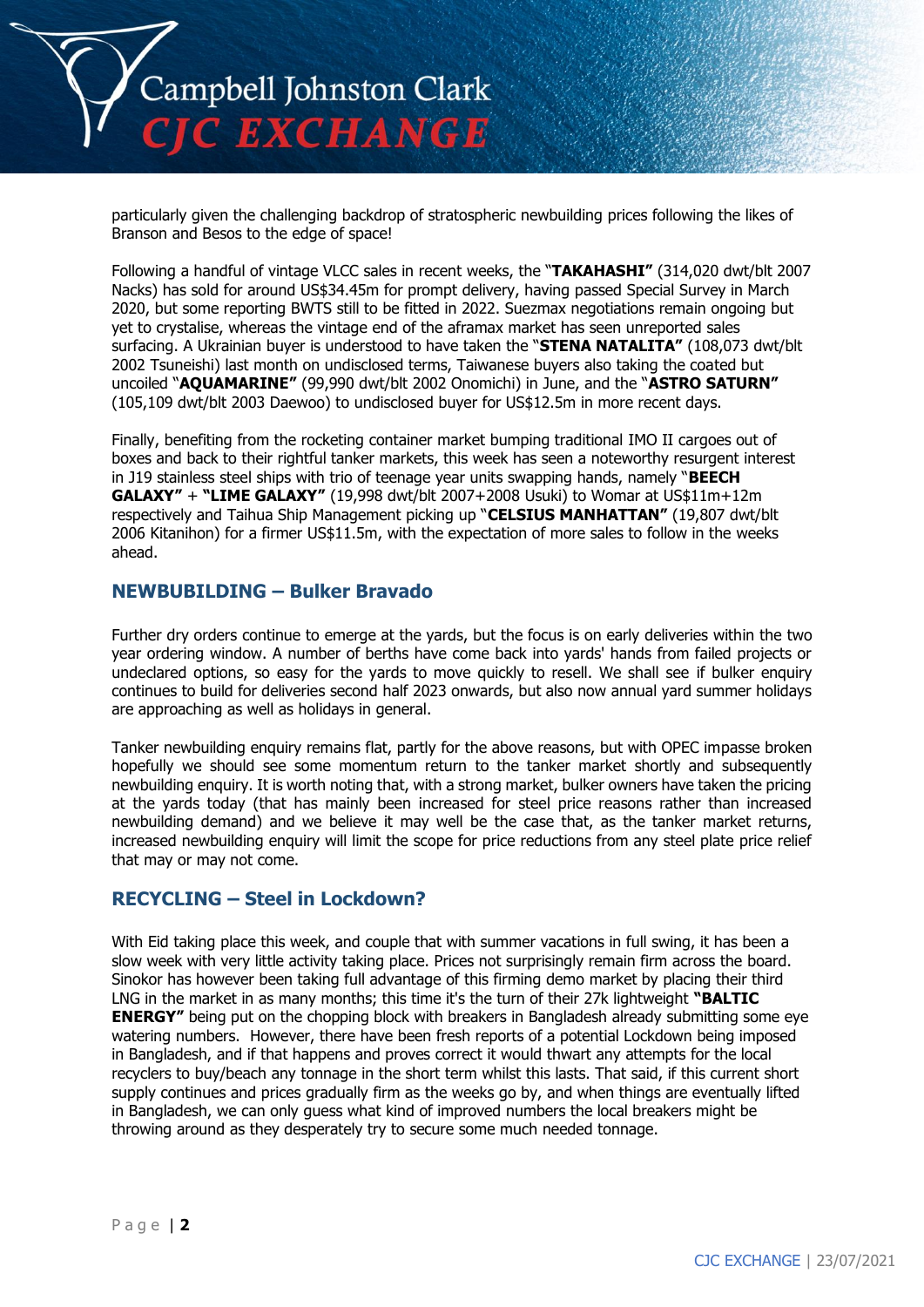#### **Gibson Sale & Purchase Market Report S&P SALES**

| <b>Vessel Name</b>                       | <b>DWT</b> | <b>Built</b>          | Yard                               | <b>Buyers</b>                                | <b>Price</b><br>(\$/m) | <b>Notes</b>                                                           |  |  |
|------------------------------------------|------------|-----------------------|------------------------------------|----------------------------------------------|------------------------|------------------------------------------------------------------------|--|--|
| <b>BULKERS</b>                           |            |                       |                                    |                                              |                        |                                                                        |  |  |
| PATRIOTSHIP + HELLASSHIP                 | 181,500    | 2010+2012             | Imabari Saijo<br>(JPN)             | <b>Undisclosed</b><br>buyer                  | reg 62 en<br>bloc      | <b>BBHP</b> deal.                                                      |  |  |
| <b>BULK DENMARK</b>                      | 181,458    | 2010                  | Imabari Saijo<br>(JPN)             | <b>Thenamaris</b>                            | 30.5                   | SS psd 11/20.<br><b>BWTS+Scrubber</b><br>fitted.                       |  |  |
| <b>LOWLANDS GREEN</b>                    | 95,695     | 2011                  | Imabari (JPN) Polembros            |                                              | 21                     | SS psd 12/20. Dely<br>1/22. BWTS fitted.                               |  |  |
| <b>MAGNOLIA</b>                          | 82,165     | 2011                  | <b>Tsuneishi</b><br>(JPN)          | Diana<br><b>Shipping</b>                     | 22                     | SS psd 11/20. Dely<br>3/22.                                            |  |  |
| <b>NAVIOS MARCO POLO</b>                 | 80,647     | 2011                  | <b>Universal</b><br>Maizuru (JPN)  | Chailease<br><b>International</b><br>Leasing | 22.5                   | SS psd 2/22. BWTS<br>fitted. Dely 10/21<br>S'pore-Japan.               |  |  |
| <b>XING BAO</b>                          | 72,080     | 1997                  | Hitachi (JPN)                      | Chinese buyer                                | 8.3                    | SS due 12/22.                                                          |  |  |
| <b>NORD TRUST</b>                        | 55,693     | 2009                  | Mitsui (JPN)                       | <b>Undisclosed</b><br>buyer                  | 16                     |                                                                        |  |  |
| <b>KEN SEA</b>                           | 53,491     | 2009                  | Iwagi (JPN)                        | <b>Undisclosed</b><br>buyer                  | 15.5                   | DD due 10/21.                                                          |  |  |
| PUNTA + VALOVINE                         | 52,000     | $2014 +$<br>2016      | Uljanik (CRT)                      | Croation<br>buyer                            |                        | Tier II. BWTS fitted<br>$14.5 + 16 + SS + BWTS$ due<br>9/21.           |  |  |
| <b>SIDER FAIOCH</b>                      | 38,800     | 2015                  | <b>Jiangsu</b><br>Hantong<br>(CHN) | European<br>buyer                            | 21.2                   | SS psd 10/20. BWTS<br>fitted. Boxed. Dely<br>Met/Atlantic 9/21.        |  |  |
| <b>MS CHARM</b>                          | 32,449     | 2010                  | Zhejiang<br>Hongxin<br>(CHN)       | <b>Undisclosed</b><br>buyer                  | 12.5                   | SS+DD psd 10/20.<br><b>BWTS fitted.</b>                                |  |  |
| <b>KIRA OCEAN</b>                        | 30,835     | 1997                  | Minami<br>Nippon (JPN)             | <b>Undisclosed</b><br>buyer                  | low 5                  | SS due 3/22.                                                           |  |  |
| <b>GLORIOUS SAWARA</b>                   | 28,339     | 2009                  | I-S Shipyard<br>(JPN)              | <b>Undisclosed</b><br>buyer                  | 11                     | Logs fitted. SS due<br>7/22.                                           |  |  |
| <b>KING RICE</b>                         | 28,050     | 2012                  | I-S Shipyard<br>(JPN)              | <b>Taylor</b><br>Maritime                    | 12.8                   | SS due 10/22. Logs.                                                    |  |  |
| <b>TANKERS</b>                           |            |                       |                                    |                                              |                        |                                                                        |  |  |
| <b>TAKAHASHI</b>                         | 314,020    | 2007                  | NACKS (CHN) NGM Energy             |                                              | 34.45                  | SS psd 3/20. BWTS<br>to be fitted 2022.<br>Prompt delivery.            |  |  |
| <b>PINK STARS</b>                        | 115,592    | 2010                  | Samsung<br>(KRS)                   | Greek buyer                                  | 25.3                   | Coated. SS psd<br>1/21. BWTS fitted.<br>BB back @ \$10k pd<br>to 2023. |  |  |
| STENA NATALITA                           | 108,073    | 2001                  | <b>Tsuneishi</b><br>(JPN)          | Vigor<br>Shiptrade                           | n/a                    | Sold in June.                                                          |  |  |
| <b>ASTRO SATURN</b>                      | 105,109    | 2003                  | Daewoo (KRS)                       | Undisclosed<br>buyer                         | 12.5                   | DD due 8/21.                                                           |  |  |
| <b>AQUAMARINE</b>                        | 99,990     | 2002                  | Onomichi<br>(JPN)                  | <b>Taiwanese</b><br>buyer                    | 9.7                    | SS due 12/22.<br>Coated. Uncoiled.<br>Sold in June.                    |  |  |
| BEECH GALAXY + LIME GALAXY               | 19,998     | 2007+2008 Usuki (JPN) |                                    | Womar                                        |                        | $11 + 12$ Stainless Steel.                                             |  |  |
| <b>CELSIUS MANHATTAN</b>                 | 19,807     | 2006                  | <b>Kitanihon</b><br>(JPN)          | <b>Taihua Ship</b><br>Management             | 11.5                   | <b>Stainless Steel. SS</b><br>due 10/21.                               |  |  |
| <b>CONTAINERS / RO-RO / REEFER / PCC</b> |            |                       |                                    |                                              |                        |                                                                        |  |  |
| NORTHERN JADE + NORTHERN<br><b>JULIE</b> | 108,106    |                       | both 2005 Daewoo (KRS) MSC         |                                              |                        | 8411 TEU. Gearless.<br>85 each SS psd 2020. Inc.<br>TC to 2022.        |  |  |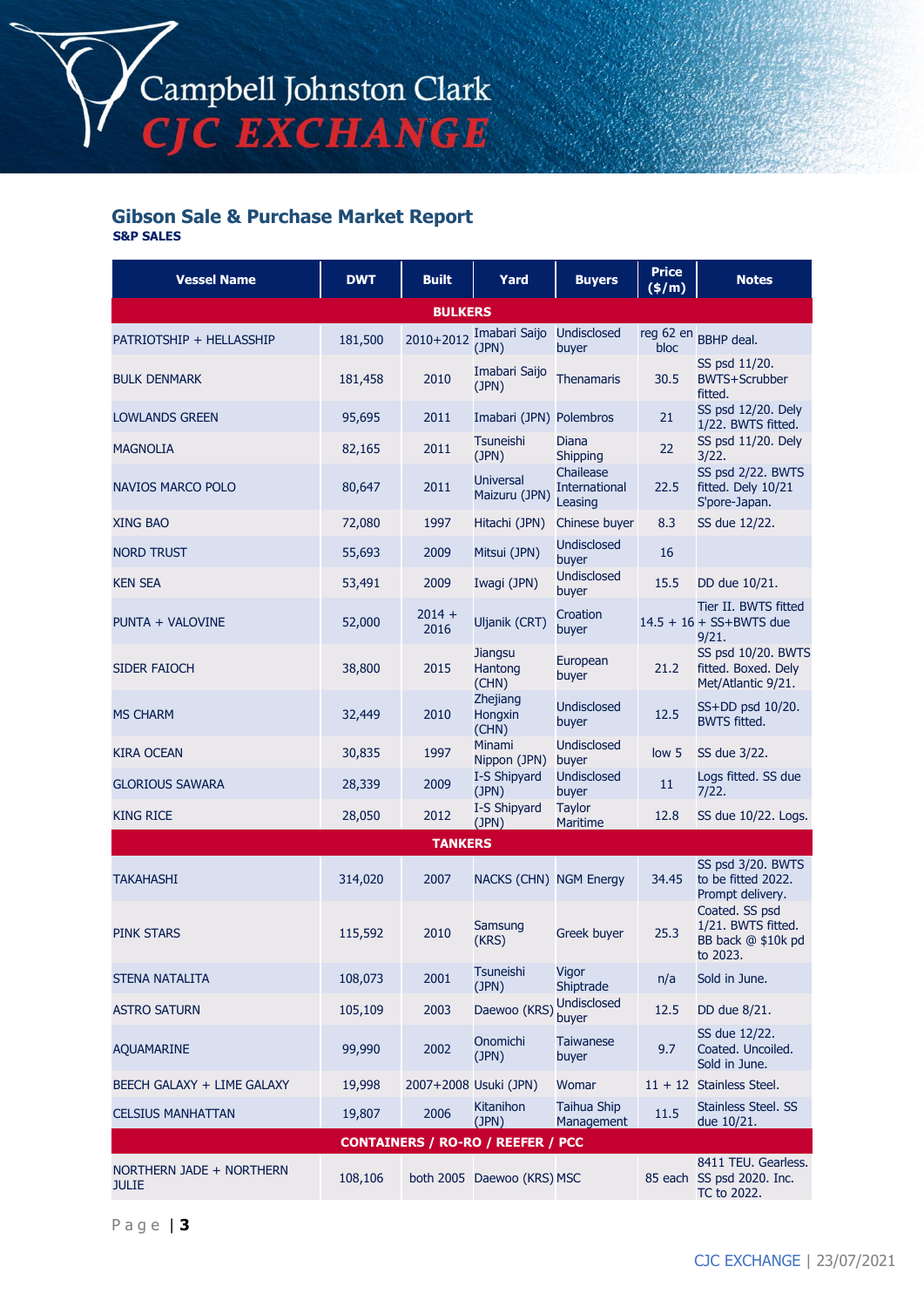# Campbell Johnston Clark<br>CJC EXCHANGE

| <b>MAERSK EUPHRATES + MAERSK</b><br><b>INDUS + WIDE BRAVO</b><br>WIDE HOTEL + WIDE INDIA + WIDE<br><b>JULIET</b> | 65,500<br>65,500       | all 2014<br>all 2015          | Hanjin HI,<br>Philpns (PHI)<br>Hanjin HI,<br>Philpns (PHI) | Greek buyer     | 260 en<br>bloc          | 5400 TEU. Gearless.<br>Inc. TC attached.                              |
|------------------------------------------------------------------------------------------------------------------|------------------------|-------------------------------|------------------------------------------------------------|-----------------|-------------------------|-----------------------------------------------------------------------|
| <b>NEWBUILDING ORDERS</b>                                                                                        |                        |                               |                                                            |                 |                         |                                                                       |
| <b>Ordering Client</b>                                                                                           | Vessel Type Size / No. | of units                      | <b>Shipyard</b><br>(Country)                               | <b>Delivery</b> | <b>Price</b><br>$(\$m)$ | <b>Notes</b>                                                          |
|                                                                                                                  |                        | <b>BULKERS</b>                |                                                            |                 |                         |                                                                       |
| <b>MOL</b>                                                                                                       | Newcastlemax           | 210,000 dwt<br>x 1            | <b>Nihon</b><br>Shipyard<br>(JPN)                          | 2025            |                         | LNG fuel. Agaist<br>long TC to JFE<br>Steel.                          |
| <b>NYK</b>                                                                                                       | Newcastlemax           | 210,000 dwt<br>x 1            | <b>Nihon</b><br>Shipyard<br>(JPN)                          | 2024            |                         | LNG fuel. Agaist<br>long TC to JFE<br>Steel.                          |
| K-Line                                                                                                           | Newcastlemax           | 210,000 dwt<br>x 1            | <b>Nihon</b><br>Shipyard<br>(JPN)                          | 2024            |                         | LNG fuel. Agaist<br>long TC to JFE<br>Steel. Seawing<br>installation. |
| Mitsui & Co                                                                                                      | Kamsarmax              | 82,000 dwt<br>x 2             | YAMIC (CHN)                                                | 2023            | 32                      |                                                                       |
| <b>Orix Coproration</b>                                                                                          | <b>Ultramax</b>        | 66,000 dwt<br>x <sub>2</sub>  | <b>Tsuneishi</b><br>Zhoushan<br>(CHN)                      | 2023            |                         | EEDI Phase 3.                                                         |
|                                                                                                                  |                        | <b>TANKERS</b>                |                                                            |                 |                         |                                                                       |
| Shanghai North Sea Shipping (SNS)                                                                                | <b>Shuttle</b>         | 155,000 dwt<br>$+1$           | Dalian (CHN)                                               | 2023            |                         | Declared option.<br>Conventional fuel.                                |
|                                                                                                                  |                        |                               | <b>CONTAINERS / RO-RO / REEFER / PCC</b>                   |                 |                         |                                                                       |
| Sea Consortium                                                                                                   | Continership           | 7,000 TEU<br>$+4$             | SWS (CHN)                                                  | 2023-2024       | $73*$                   | *Declared options.<br>Conventional fuel.                              |
| Seasplan Corp                                                                                                    | Continership           | 7,000 TEU x Yangzijiang<br>10 | (CHN)                                                      | 2023-2024       | 105                     | LOI. LNG fueled.<br>Against 12 yrs TC to<br>Zim.                      |
| <b>Wallenius Lines AB</b>                                                                                        | <b>PCC</b>             | $2+2+2$                       | 6,500 CEU x Yantai CIMC<br>Raffles (CHN)                   | 2023-2025       |                         | LNG dual fuel.                                                        |
| Stena RoRo                                                                                                       | <b>RoPax</b>           | 3                             | 2,571 LM x Jinling Weihai<br>(CHN)                         | 2024            |                         | 1,100 Pax. Ice class.<br>LNG fuel. Against<br>TCs.                    |
| <b>TS Lines</b>                                                                                                  | Continership           | 1,900 TEU<br>$+1$             | <b>Huangpu</b><br>Wenchong<br>(CHN)                        | 2023            |                         | est 22.8* *Declared option.                                           |
| <b>GAS</b>                                                                                                       |                        |                               |                                                            |                 |                         |                                                                       |
|                                                                                                                  |                        |                               |                                                            |                 |                         |                                                                       |
| Panocean                                                                                                         | <b>LNG</b>             | 174,000<br>$cbm \times 2$     | Hyundai HI<br>(KRS)                                        | 2024            | 199.6                   | Against TC to Shell.                                                  |
| JP Morgan (Global Merdian Holdings) LNG                                                                          |                        | 174,000<br>$cbm \times 2$     | Hyundai HI<br>(KRS)                                        | 2023            | 197.69                  | Against TC to Shell.                                                  |
| Knutsen                                                                                                          | <b>LNG</b>             | 174,000<br>$cbm \times 2$     | Hyundai HI<br>(KRS)                                        | 2025            |                         | Against TC to Shell.                                                  |

**Recycling Prices (US\$/LWT)**

|                                | <b>Bangladesh Pakistan</b> |         | <b>India</b> | <b>Turkey</b> |
|--------------------------------|----------------------------|---------|--------------|---------------|
| Tank/Cont/Ro-Ro/Capes/LPG/PCC  | 585/595                    | 580/590 | 550/560      | 290/300       |
| Dry Cargo/Bulk/Tween/Gen Cargo | 575/585                    | 570/580 | 540/550      | 280/290       |

**Newbuild and Second Hand Values** (\$ million)

**Newbuild 5 Year Old 10 Year Old C.O.B** 

**Indices Friday**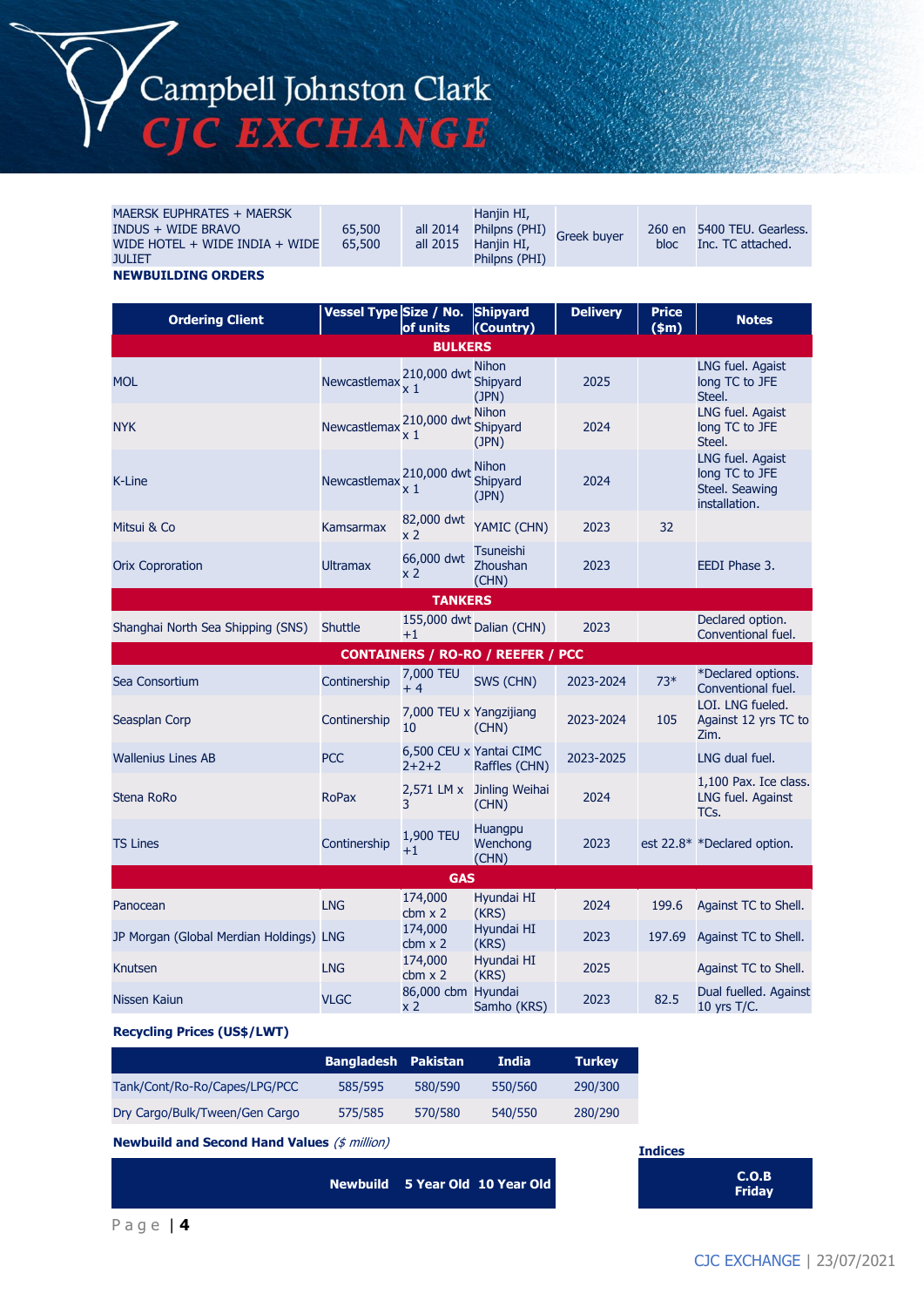# Campbell Johnston Clark **TE EXCHANGE**

| <b>Tankers</b>             |                |                 |                 |
|----------------------------|----------------|-----------------|-----------------|
| <b>VLCC</b>                | 101            | 71              | 50              |
| <b>SUEZMAX</b>             | 70             | 49              | 33.5            |
| <b>AFRAMAX</b>             | 58             | 41              | 26.5            |
| <b>MR</b>                  | 37.5           | 28              | 19              |
| <b>Bulkers</b>             |                |                 |                 |
| <b>CAPESIZE</b>            | $59^{\circ}$   | 37.5            | 31              |
| <b>KAMSARMAX / PANAMAX</b> | $34.5^{\circ}$ | 30 <sub>k</sub> | 22k / 20p       |
| ULTRAMAX / SUPRAMAX        | $33^{\wedge}$  | 26u             | 19 <sub>S</sub> |
| <b>HANDYSIZE</b>           | $27.5^{\circ}$ | 21.5            | 15              |
|                            |                |                 |                 |

| <b>BDI</b>     | 3199   |  |
|----------------|--------|--|
| \$/Yen         | 110.57 |  |
| <b>VLCC</b>    |        |  |
| <b>AG/East</b> | 31.5   |  |
| TD3 (WS)       |        |  |
|                |        |  |

^=Chinese price (otherwise based upon Japanese / Korean country of build)

**This report has been produced for general information and is not a replacement for specific advice. While the market information is believed to be reasonably accurate, it is by its nature subject to limited audits and validations. No responsibility can be accepted for any errors or any consequences arising therefrom. No part of the report may be reproduced or circulated without our prior written approval. © E.A. Gibson Shipbrokers Ltd 2021.**

## CJC Market News



Campbell Johnston Clark (CJC) is a medium-sized international law firm advising on all aspects of the shipping sector, from ship finance to dry shipping and comprehensive casualty handling, and all that happens in between. Today, we Campbell Johnston Clark have offices in London, Newcastle, Singapore and Miami.

#### **Helsinki Automated Mooring System Reduces Omissions**



DNV GL Maritime Advisory has estimated that the automated system for mooring ships, currently used by the Port of Helsinki, is significantly reducing both carbon dioxide and NOx emissions.

The MoorMaster mooring technology, initially installed in 2016, has vacuum arms that automatically receive ships using AIS. Once aligned, the ship's master can engage the mooring process, which is complete in 30 seconds. While moored, the vacuum arms have automated stepping technology, to allow for a vessel to sit higher or lower in

the water while unloading/loading. The master can then release the arms remotely, which are disengaged within 15 seconds.

It is estimated that using this technology has reduced vessel fuel consumption by up to 2,800 tons every year. This equates to a yearly reduction of around 8,000 tons of carbon dioxide. NOx emissions have also been reduced by around 70 tons per year, which is equivalent to the emissions from 5,000 diesel cars. This is particularly important as over 20% of this reduction has taken place at the port berth in the city centre, very close to residential areas.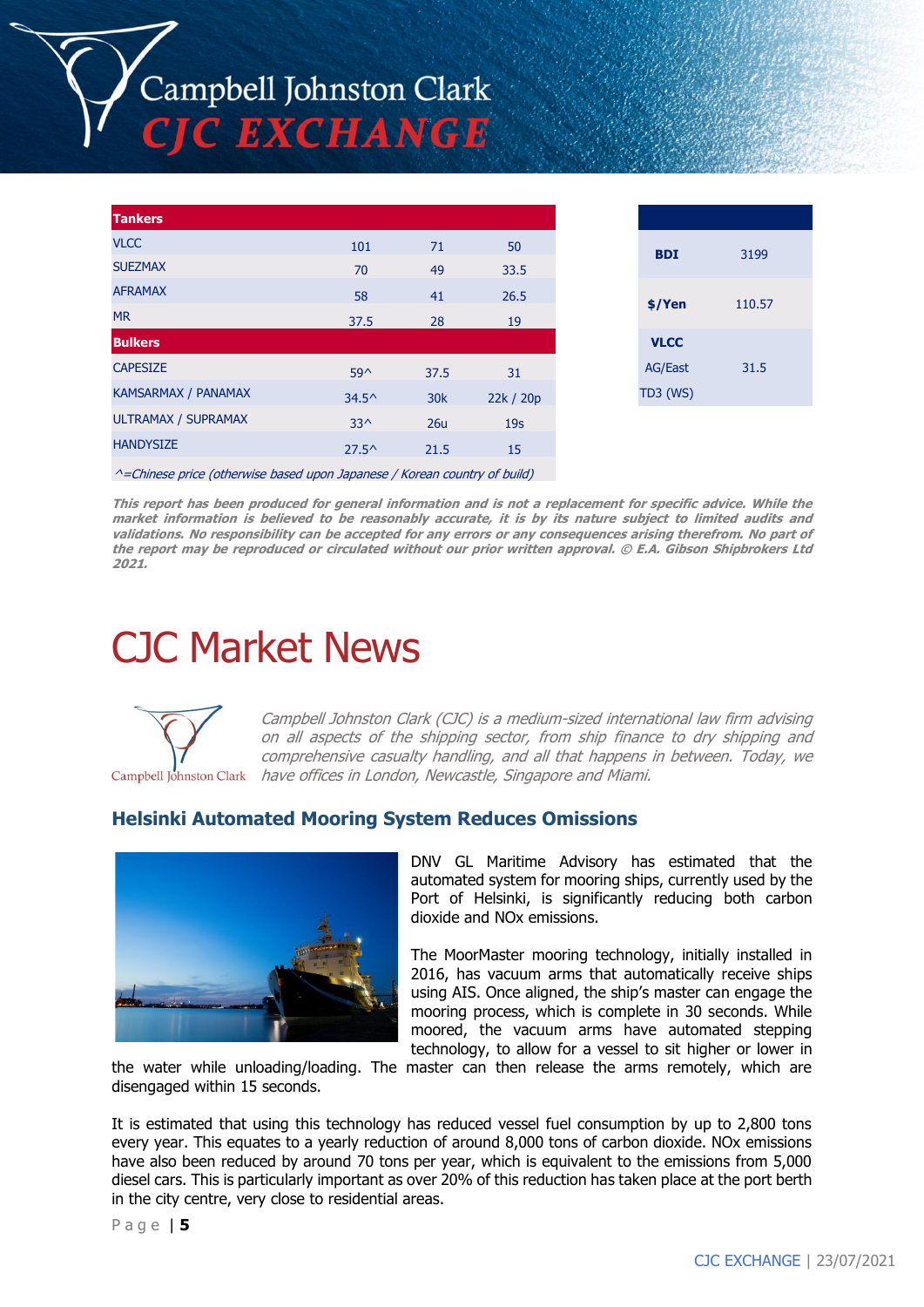

Given the successes in reducing emissions and increasing the safety and efficiency of the dock and wharf area, the Port of Helsinki is set to install another system during this year.

#### **Singapore Strait Faces a Rise in Sea Robberies**



The Regional Cooperation Agreement on Combating Piracy and Armed Robbery against Ships in Asia (ReCAAP) Information Sharing Centre reported that there has been an increase of armed robbery incidents in the Singapore Strait. As stated in its half yearly report, a total of 20 incidents were reported during the period of January to June 2021, compared to 16 incidents reported during the same period a year ago.

Nonetheless, ReCAAP reports that there was a 35 per cent decrease in the total number of incidents reported

in Asia during January to June 2021 as compared to a year ago. In total, 37 incidents of armed robbery against ships were reported in Asia. This drop is attributed to a decrease of incidents in multiple locations such as India, Bangladesh, Indonesia, the Philippines, Vietnam and in the South China Sea.

Executive Director of ReCAAP Information Sharing Centre, Mr. Masafumi Kuroki notes that the "continued occurrence of incidents on board ships underway in the Singapore Strait remains a concern." He further added that such incidents will likely continue if the assailants are not apprehended.

ReCAAP's half yearly report states that 19 out of the 20 incidents recorded in Singapore occurred in the eastbound lane of the Traffic Separation Scheme (TSS) in the Singapore Strait. The other occurred in the westbound lane. Of the 20 incidents, the majority took place on bulk carriers, with the rest on tankers and tug boats and only one occurring on a general cargo vessel. 16 of these occurred during hours of darkness. ReCAAP also states that the majority of the incidents involved a team of three or four men. Rather concerning, however, is that during some of these incidents, the assailants were armed with weapons such as knives. Fortunately, it is reported that the assailants did not harm the crew in majority of the incidents. Out of the incidents, it is reported that there were two instances where the crew were assaulted.

ReCAAP urges and recommends that the coastal states around the Singapore Strait continue to, amongst other things, increase enforcement and patrols in their respective waters and respond promptly to incidents. The organisation also advises vessels to be proactive and increase vigilance whilst in the area.

Two more incidents were reported on 17 July 2021 in the eastbound lane of the TSS. These additional incidents takes the tally to 22 incidents occurring in the Singapore Strait between January 2021 to 19 July 2021.

ReCAAP's half yearly report can be read [here.](https://www.recaap.org/resources/ck/files/reports/half-year/ReCAAP%20ISC%20Half%20Yearly%20Report%202021%20(1).pdf)